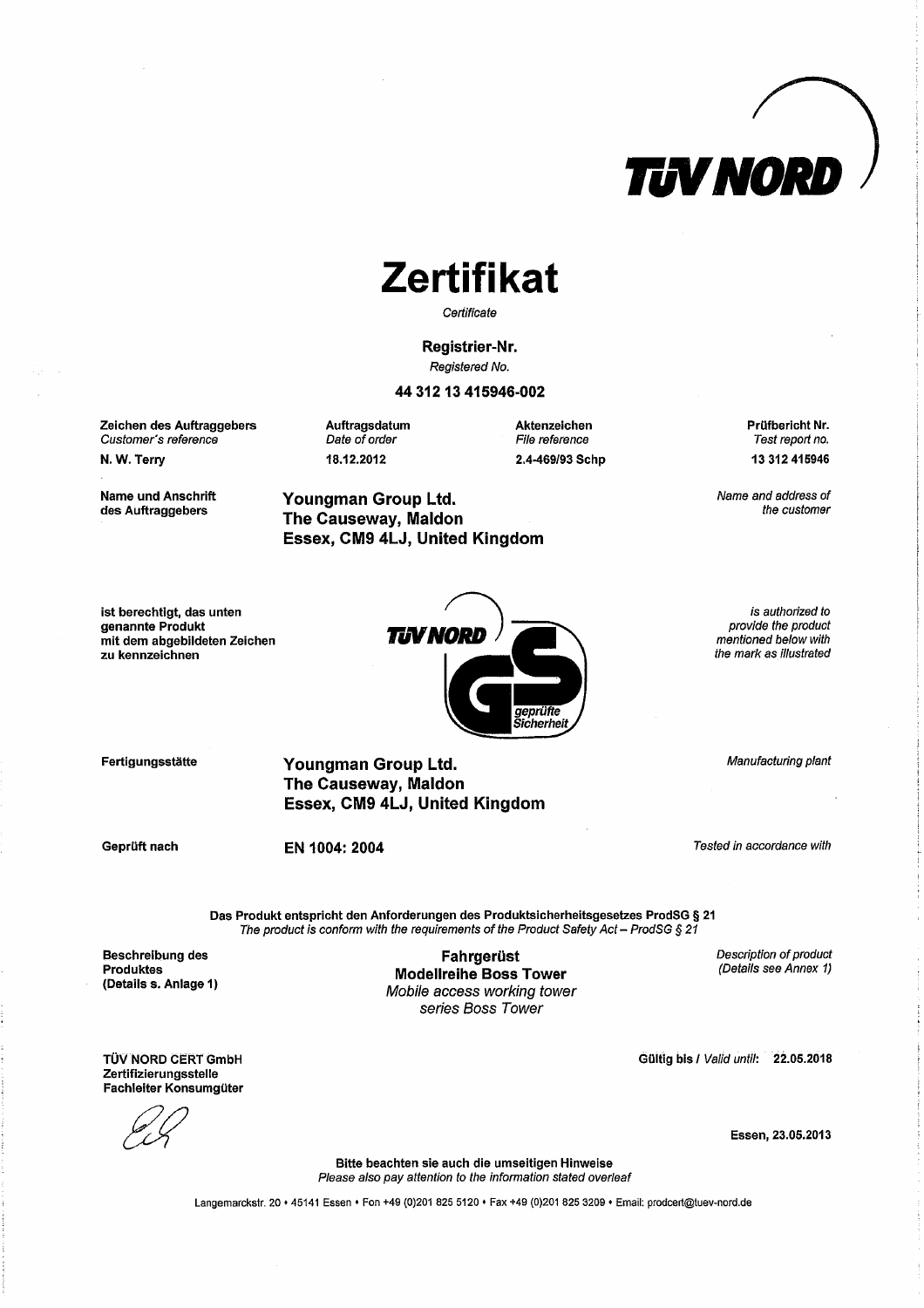

Anlage 1 zum Zertifikat Nr.: / Annex 1 to Certificate No.: 44 312 13 415946-002 Aktenzeichen: / File reference: 2.4-469/93

Seite / Page 1 von / of 1 23.05.2013

| Modellbezeichnung:    | <b>Boss Tower</b>                                                                                                                                  |  |                                                                            |
|-----------------------|----------------------------------------------------------------------------------------------------------------------------------------------------|--|----------------------------------------------------------------------------|
| Typbezeichnung        | Boss Ladderspan<br><b>Boss Evolution</b><br><b>Boss Clima</b>                                                                                      |  |                                                                            |
| Beschreibung:         | Zerlegbares Fahrgerüst aus Aluminiumrohr, Leitern zwischen<br>den Plattformen, vier Lenkrollen mit Bremse.<br>Gerüstklasse 3 / 2 kN/m <sup>2</sup> |  |                                                                            |
|                       | <b>Boss Evolution:</b>                                                                                                                             |  | Boss Ladderspan: 500 mm Rohrabstand, geschweißte<br>T-Verbinder            |
|                       |                                                                                                                                                    |  | 500 mm Rohrabstand, geschweißte<br>Rohrverbindungen                        |
|                       | Boss Clima:                                                                                                                                        |  | 250 mm Rohrabstand, geschweißte<br>Rohrverbindungen, stranggepresste Rohre |
| Plattformabmessungen: | Breite:<br>Länge:                                                                                                                                  |  | 850 mm /1450 mm<br>1800 mm/2500 mm, 3200 mm                                |
| Plattformhöhe:        | Max, 8 m im Freien<br>Max. 12 m in Innenräumen<br>Ausleger und Ballastgewichte zur Standsicherheit                                                 |  |                                                                            |
| Werkstoff:            | Alum-Alloy 6082 T6, 6005A T6, ENAC 42000 (LM25 T6),<br>5049 HI95, 5454 HI85, 5040 HI85                                                             |  |                                                                            |
| Zulässige Last:       | 2,0 kN/m <sup>2</sup> oder Einzellast 1,0 kN                                                                                                       |  |                                                                            |

Die oben aufgeführten Produkte dürfen wie folgt gekennzeichnet werden:<br>The above mentioned products could be provided with the following marking:



TÜV NORD CERT GmbH<br>Zertifizierungsstelle Fachleiter Konsumgüter

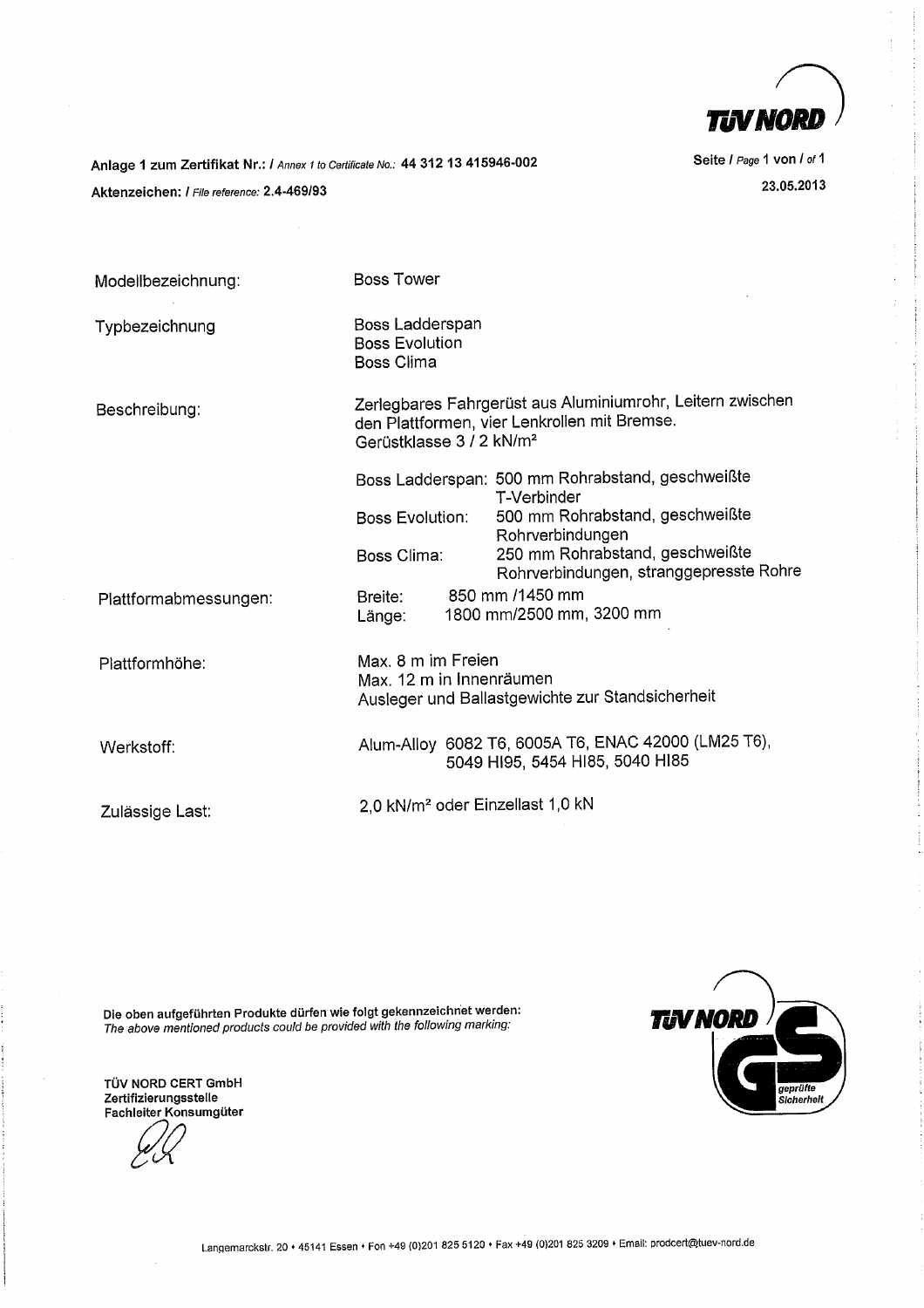

## **Kitemark<sup>®</sup> Licence**

*BSI hereby grants to:*

### **Youngman Group Ltd**

The Causeway Maldon CM9 4LJ United Kingdom

*Kitemark Licence No:* **KM 06038** *In respect of:*

### **BS EN 1004 Mobile access and working towers made of prefabricated materials**

the right and Licence to use the Kitemark in accordance with the Kitemark Licence conditions of contract governing the use of the Kitemark, as may be updated from time to time by BSI, and approved by the Registrar under the Trade Marks Act 1994 (the "Conditions"). All defined terms in this Licence shall have the same meaning as in the Conditions.

The use of the Kitemark is authorized in respect of the Product(s) detailed on this Licence provided at or from the above address. Kitemark and the Kitemark logo are registered trademarks of BSI.

For and on behalf of BSI:

David Ford, Director, Healthcare & Testing Services

First granted: **24 Jul 1991** Date: **26 Mar 2010**



raising standards worldwide<sup>™</sup>

Page 1 of 3

This licence remains the property of BSI and is bound by the conditions of contract. This licence does not expire. To check its validity telephone +44 (0)8450 765600. British Standards Institution is incorporated by Royal Charter.

BSI, Kitemark House, Maylands Avenue, Hemel Hempstead HP2 4SQ.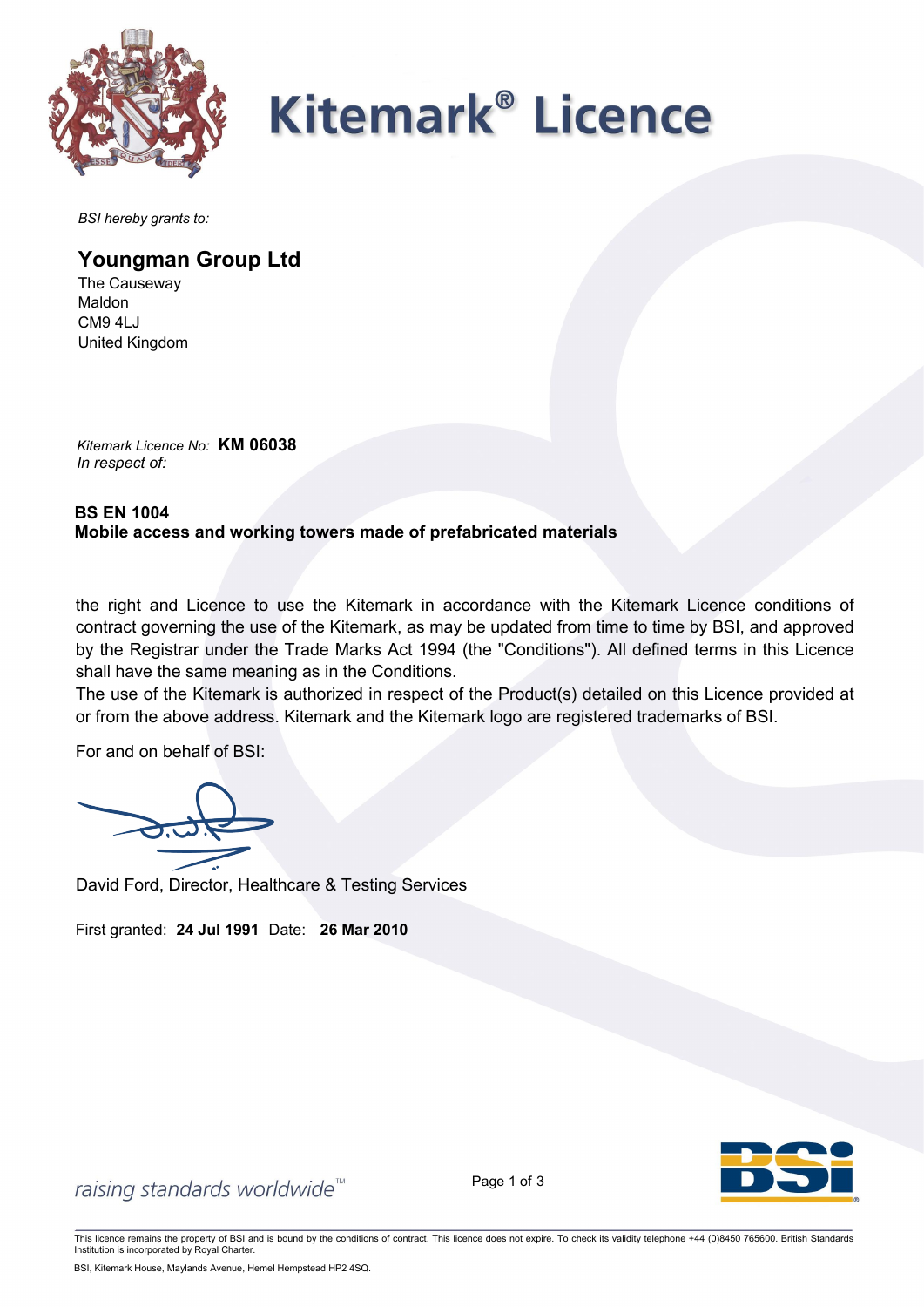

### **Kitemark<sup>®</sup> Licence**

No. KM 06038

**Youngman Group Ltd Maldon**

### **BS EN 1004:2004 Mobile Access AndWorkingTowersMade Of Prefabricated Elements**

#### **BOSSAluminiumTower System**

CLIMA 1450 Designation - EN1004 3 8/12 ABCD

CLIMA 850 Designation - EN1004 3 8/12 CD

LADDERSPAN 1450 Designation EN 1004 3 8/12 ABCD

LADDERSPAN 850 Designation - EN 1004 3 8/12 CD

ROOMMATE 850 Designation - EN 1004 3 8/12 D

BoSS Cam Lock AGR 1.8m and 2.5m – Combined Guard Rail Frame

In accordance with the approved controlled components schedule. Products are manufactured under a Quality System assessed against BS EN ISO 9001 Quality Management Systems

First granted: **24 Jul 1991** Date: **26 Mar 2010** Page 2 of 3



raising standards worldwide<sup>™</sup>

This licence remains the property of BSI and is bound by the conditions of contract. This licence does not expire. To check its validity telephone +44 (0)8450 765600. British Standards Institution is incorporated by Royal Charter.